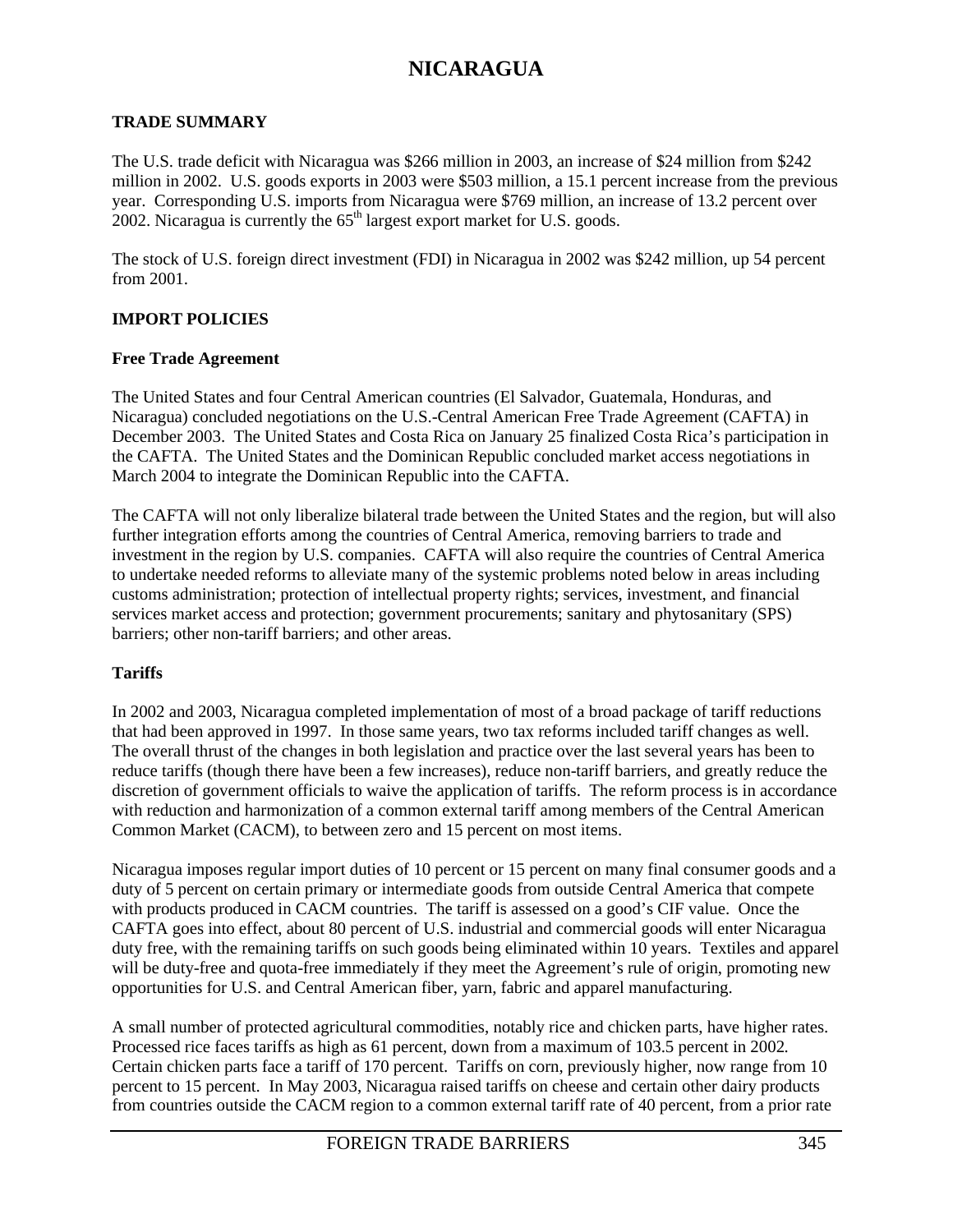of 15 percent. Under the CAFTA, Nicaragua has committed to eliminate tariffs on rice within 15 years, on poultry within 18 years, and dairy products within 20 years. Tariffs on yellow corn will be phased out over 15 years, while trade in white corn will be liberalized through an expanding quota. In addition, the CAFTA will eliminate tariffs on virtually all other agricultural products within a maximum of fifteen years.

### **Non-tariff Measures**

A "selective consumption tax" (ISC) on luxury items, -- known until May 2003 as the "specific consumption tax" (IEC) -- is levied on a limited number of items. The tax is generally lower than 15 percent, with a few exceptions noted below. Although the ISC is not applied exclusively to imports, the value on which it is based varies depending on whether the product is produced domestically or abroad. While the ISC on domestic goods is based on a manufacturer's price, the ISC on imported goods is based on the CIF value. Alcoholic beverages and tobacco products are exceptions in that the ISC for them is assessed on the price charged to the retailer.

Cars more than six years old may not be imported. Newer models with large engines (greater than 4000 cc) face an ISC of 30 percent, while vehicles with smaller engines are charged between 10 percent and 25 percent ISC, depending on engine size. While the differential applied to U.S. cars was reduced in 2003, a significant differential remains which continues to create a preference in the Nicaraguan market for non-U.S. cars.

In accordance with April 2000 amendments to Nicaragua's tax laws, the ISC on soft drinks was lowered from a level of 18 percent the preceding year, to 15 percent in 2000 and 12 percent in 2001. A further reduction to the target rate of 9 percent, scheduled to have taken place in 2002, was suspended, leaving the ISC at 12 percent. Soft drink manufacturers have argued that this puts them at a competitive disadvantage with respect to non-carbonated beverages and that changing the basis for calculating the ISC on soft drinks from the wholesale to the retail price further erodes tax reductions of previous years.

Nicaragua also levies a non-discriminatory 15 percent value-added tax (IVA) on most items, except agricultural inputs. A temporary protection tariff (ATP) on some 900 items, which added 5 percent to 10 percent above the regular import duty, was eliminated in 2001.

Licenses are required for imports of sugar prior to the CAFTA's entry into force. Import licensing requirements are otherwise minimal.

Importers have in the past complained of steep secondary customs costs, including customs declarations form charges, consular fees, and fees for mandatory employment of licensed customs agents. Nicaragua adopted the WTO customs valuation method in September 2002, eliminating previous complaints about customs valuation based on a "reference price" that was often significantly higher than the actual amount paid by importers.

CAFTA provisions call for reforms in customs procedures and valuation methods. The Agreement requires transparency and efficiency in administering customs procedures, including the CAFTA rules of origin. Nicaragua committed to ensure procedural certainty and fairness and all parties agree to share information to combat illegal transshipment of goods.

The telecommunications sector is in transition from state ownership to private ownership. Fifty-one percent of Enitel, the former state telephone monopoly, has been sold and a process to sell the remaining 49 percent is nearly complete. Private mobile telephone companies have at times complained that the regulatory agency TELCOR exhibits favoritism toward Enitel. In general, however, TELCOR has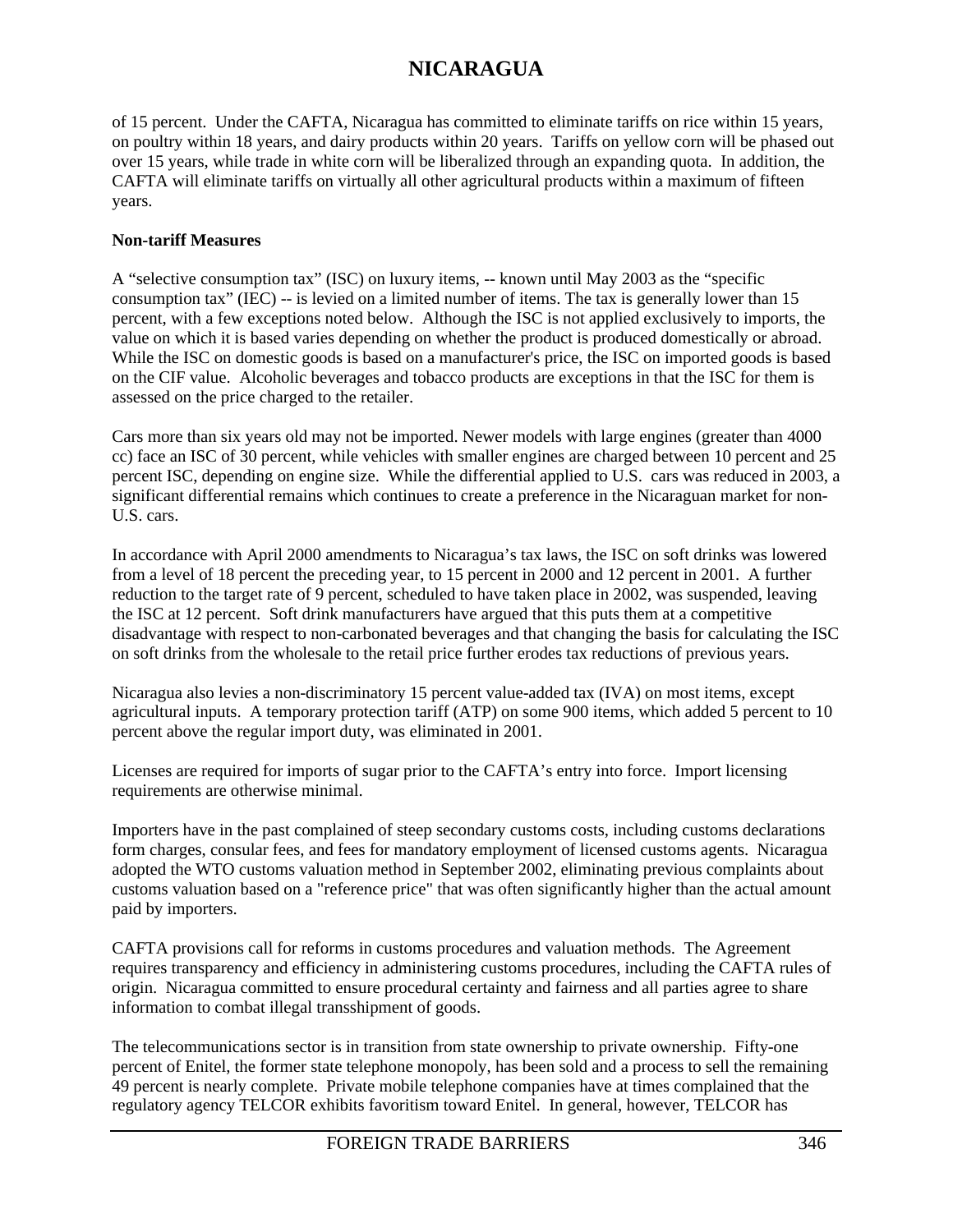encouraged competition in its licensing and regulatory practices. Under the CAFTA, Nicaragua has committed to open its telecommunications sector to service and investment by U.S. providers.

## **STANDARDS, TESTING, LABELING AND CERTIFICATION**

Products that meet domestic U.S. standards are generally accepted in the Nicaraguan market with little need for further certification. U.S. exporters of food products must meet minimal phytosanitary and labeling requirements.

There is currently no regulatory process for approving agricultural biotechnology products for import or sale. Imported agricultural products derived from biotechnology are supposed to be identified as such, but there is no law in place governing the use of labels on biotechnology products. In August 2003 an executive decree called for the establishment of an interagency commission to develop procedures for risk analysis of agricultural biotechnology products, norms for their use, and regulations for their production and importation. As of November 2003, the commission had not been formed.

Under the CAFTA, Nicaragua agreed to apply the science-based disciplines of the WTO Agreement on Sanitary and Phytosanitary Measures, and will move toward recognizing export eligibility for all plants inspected under the U.S. food safety and inspection system. Through the work of this group, additional commitments to resolve specific unjustified measures restricting trade between Nicaragua and the United States have also been agreed. When the United States and Central America launched the CAFTA negotiations, they initiated an active working group dialogue on SPS barriers to agricultural trade that met alongside the negotiations to facilitate market access. The objective was to leverage the impetus of active trade negotiations to seek difficult changes to the countries' SPS regimes. The SPS Working Group remains committed to continue working on resolution of outstanding issues even after the negotiations concluded.

## **GOVERNMENT PROCUREMENT**

Nicaragua's law on government procurement, which went into effect in January 2000, provides for nondiscrimination among suppliers and requires that most government procurement contracts be advertised in national newspapers and the Internet. However, some contractors have complained of inadequate notification of pending procurements. Nicaragua is not a party to the WTO Agreement on Government Procurement.

Under the CAFTA, U.S. suppliers would be granted non-discriminatory rights to bid on contracts from most Central American government entities, including key ministries and state-owned enterprises. The CAFTA requires fair and transparent procurement procedures, such as advance notice of purchases and timely and effective bid review procedures. The CAFTA anti-corruption provisions ensure that bribery in trade-related matters, including in government procurement, is specified as a criminal offense under Central American and U.S. laws.

## **EXPORT SUBSIDIES**

Nicaragua does not subsidize exports directly or provide export financing. However, all exporters receive tax benefit certificates equivalent to 1.5 percent of the FOB value of the exported goods. Foreign inputs for Nicaraguan export goods from the country's free trade zones enter duty-free and are exempt from value-added tax. The CAFTA will require the elimination of WTO-illegal export subsidies.

## **INTELLECTUAL PROPERTY RIGHTS (IPR) PROTECTION**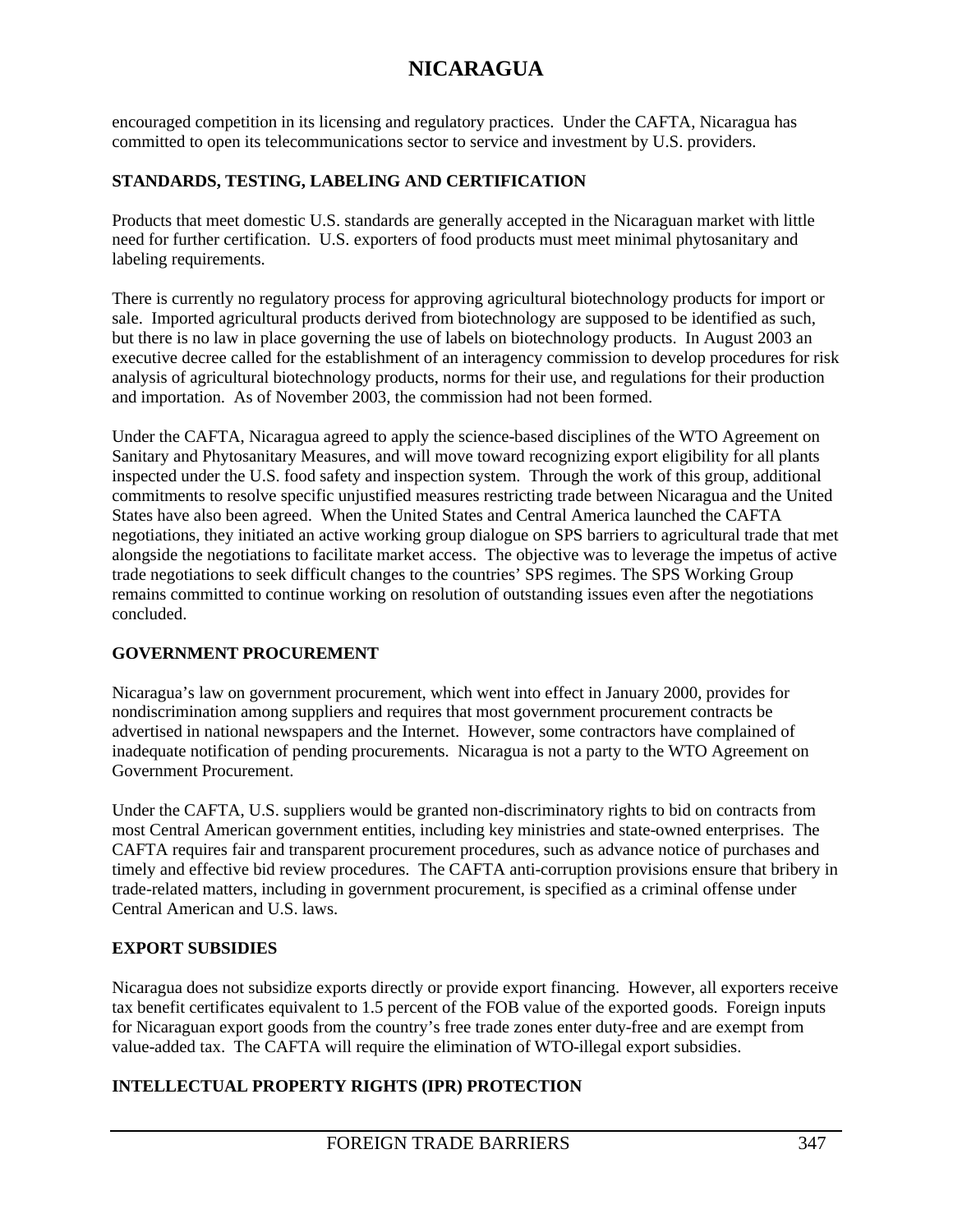Nicaragua has strengthened its legal framework for protection of intellectual property rights over recent years, but enforcement remains weak. In January 1998, Nicaragua and the United States signed a bilateral IPR agreement covering patents, trademarks, copyright, trade secrets, plant varieties, integrated circuits, and encrypted satellite signals. The Nicaraguan legislature subsequently passed a package of six modern IPR laws. In 1999, the National Assembly approved a new copyright law, a plant variety protection law, a law on the protection of satellite signals, and a law on integrated circuit design. In 2000, a new law on patents was passed and a law on trademarks was passed in 2001.

Although the Nicaraguan government has dedicated three public prosecutors solely to IPR issues, enforcement of IPR laws has been limited. Protection of well-known trademarks is poorly enforced. According to industry sources, the government made two attempts to crack down on music recording piracy in 2001 but has made no significant raids or arrests since then, and anecdotal evidence suggests an increase in the reproduction of pirated music and videos. The U.S. Government and industry are working with the Nicaraguan government to provide training for effective enforcement. While in 2003 the Health Ministry suspended the distribution and sale of a locally produced generic version of a pharmaceutical product patented in Nicaragua by a U.S. company, some U.S. pharmaceutical firms remain somewhat concerned about possible unauthorized use of protected data. The CAFTA obligations clarify that test data and trade secrets submitted to a government for the purpose of product approval will be protected against unfair commercial use for a period of 5 years for pharmaceuticals and 10 years for agricultural chemicals.

Nicaragua is a signatory to the Paris Convention, the Mexico Convention, the Buenos Aires Convention, the Inter-American Copyrights Convention, the Universal Copyright Convention, the Berne Convention, and the Satellites Convention. In April 2002, the National Assembly ratified the World Intellectual Property Organization (WIPO) Copyright Treaty (WCT) and the WIPO Performances and Phonogram Treaty (WPPT), both of which entered into force shortly thereafter. In September 2003, Nicaragua adhered to the Lisbon Agreement for the Protection of Appellation of Origin and their International Registration.

CAFTA provisions will strengthen Central American IPR protection regimes to conform with, and in many areas exceed, WTO norms and will criminalize end-user piracy, providing a strong deterrence against piracy and counterfeiting. The CAFTA will require all member countries to authorize the seizure, forfeiture, and destruction of counterfeit and pirated goods and the equipment used to produce them. It will also mandate both statutory and actual damages for copyright infringement and trademark piracy. This serves as a deterrent against piracy, and ensures that monetary damages can be awarded even when it is difficult to assign a monetary value to the violation.

## **SERVICES BARRIERS**

### **Financial Services**

Nicaragua has ratified its commitments under the 1997 WTO Financial Services Agreement. Nicaragua's WTO commitments cover most banking services, including acceptance of deposits, lending, leasing, guarantees, and foreign exchange. However, its WTO commitments do not cover security or asset management. Nicaragua allows foreign banks to operate either as 100 percent-owned subsidiaries or as branches, but no U.S. bank has yet reentered the Nicaraguan financial market since several major U.S. banks withdrew in the 1970s. A requirement that a local partner be involved in solicitations for project proposals may discourage U.S. companies from entering the financial services market, but general weakness of the sector is the main obstacle to foreign involvement in the financial services. CAFTA provisions will make it easier for U.S. banks to enter the Nicaraguan market. U.S. financial service suppliers will have full rights to establish subsidiaries, joint ventures or branches for banks.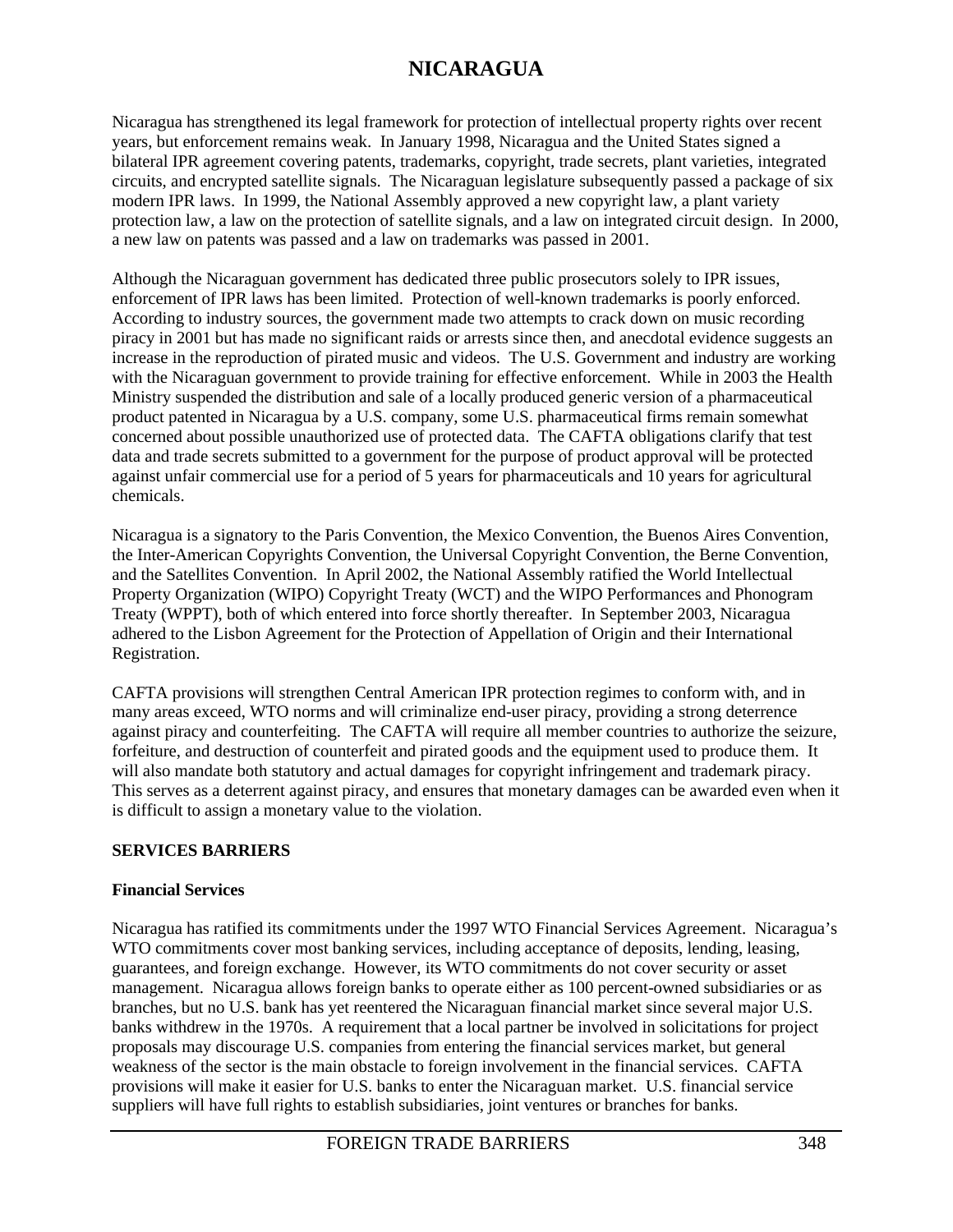Legislation passed in 1996 opened the insurance industry to private sector participation. Private insurance companies now compete with the government-owned firm INISER. However, no U.S. or other foreign insurance company has entered the Nicaraguan market. Under CAFTA, Nicaragua will accord substantial market access in services across their entire services regime, subject to very few exceptions. Nicaragua will allow U.S.-based firms to supply insurance on a cross-border basis, including reinsurance; reinsurance brokerage; marine, aviation and transport (MAT) insurance; and other insurance services.

### **INVESTMENT BARRIERS**

Poorly enforced property rights and the resulting proliferation of property disputes are among the most serious barriers to investment in Nicaragua. The Sandinista government confiscated nearly 30,000 properties during the 1980s. Many thousands of individuals -- including over 1,000 U.S. citizens -- have filed claims since 1992 for compensation or return of properties. While there has been progress in resolving claims, many valuable properties remain in the hands of the government or private parties, including former Sandinista government officials and military officers. Property claimants can sue for return of their properties, but the legal system favors the current occupants. The government offers lowinterest bonds as a means of compensation in most instances. The United States continues to urge the Nicaraguan government to resolve claims. Of the nearly 3,000 U.S. citizen claims registered with the U.S. Embassy, fewer than 800 were pending as of December 2003.

Remittance of 100 percent of profits and original capital three years after investment is guaranteed through the Central Bank at the official exchange rate for those investments registered under the Foreign Investment Law. Investors who do not register their capital may still make remittances through the parallel market, but the government will not guarantee that foreign exchange will be available.

Nicaragua and the United States concluded a Bilateral Investment Treaty (BIT) in July 1995. Nicaragua's National Assembly ratified the BIT in June 1996, but the U.S. Senate has not ratified it. However, the investment chapter of the CAFTA includes provisions for the protection of U.S. investors analogous to those in the 1995 BIT by establishing a secure, predictable legal investment framework. Under the CAFTA, all forms of investment will be protected, including enterprises, debt, concessions, contracts and intellectual property. U.S. investors will enjoy in almost all circumstances the right to establish, acquire and operate investments in Nicaragua on an equal footing with local investors. Among the rights afforded to U.S. investors are due process protections and the right to receive a fair market value for property in the event of an expropriation. Investor rights will be backed by an effective, impartial procedure for dispute settlement that is fully transparent. Submissions to dispute panels and panel hearings will be open to the public, and interested parties will have the opportunity to submit their views.

### **TRADE RESTRICTIONS AFFECTING ELECTRONIC COMMERCE**

Electronic commerce is not well developed in Nicaragua. Currently, there are no laws or regulations restricting its use or regulating the treatment of electronic transactions. Under CAFTA, Central America and the United States agreed to provisions on e-commerce that reflect the issue's importance in global trade and the importance of supplying services by electronic means as a key part of a vibrant e-commerce environment. Nicaragua committed to non-discriminatory treatment of digital products; agreed not to impose customs duties on such products and to cooperate in numerous policy areas related to ecommerce.

## **OTHER BARRIERS**